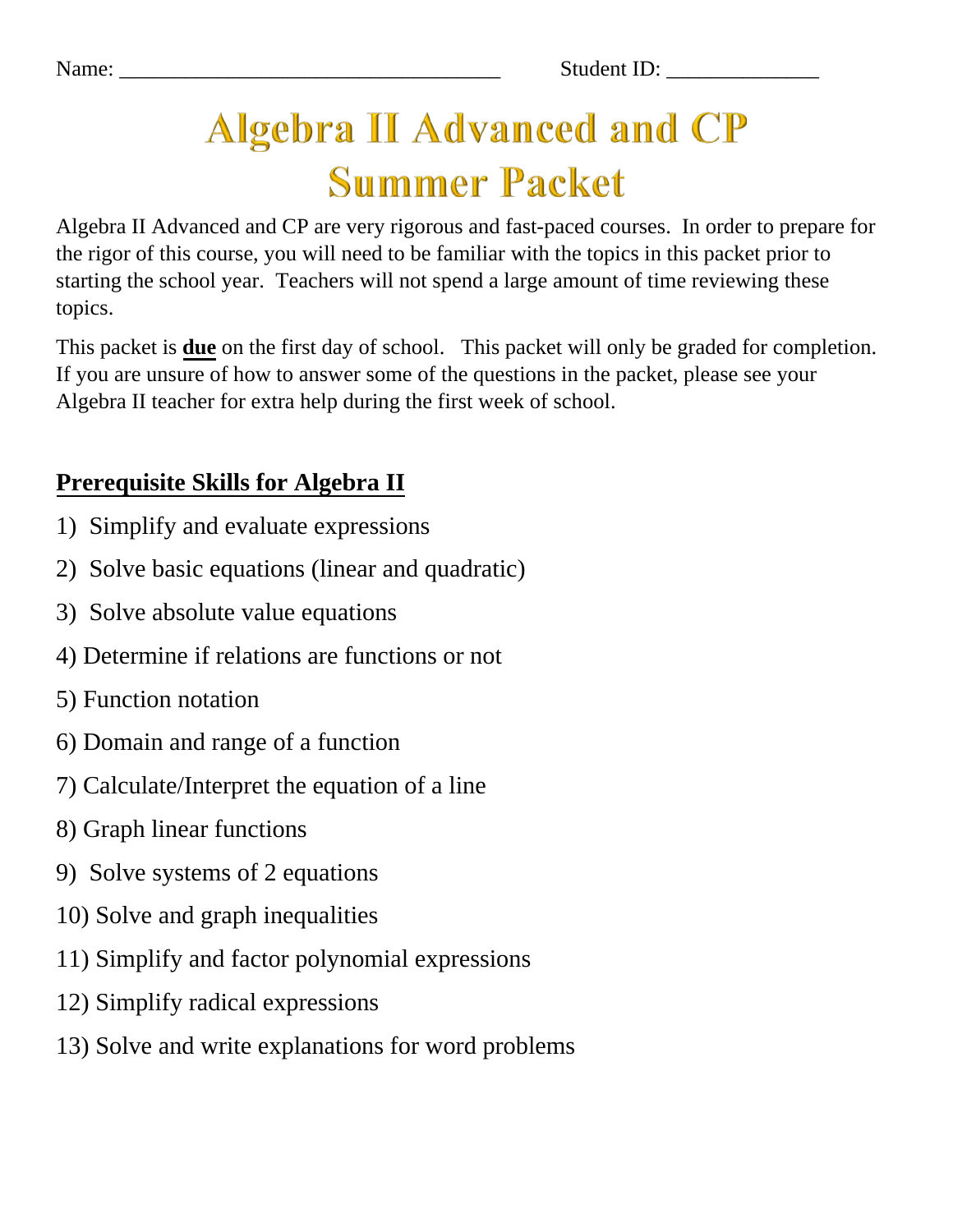#### **Skill #1: Simplify and Evaluate Algebraic Expressions**

**Simplify the expressions by combining like terms.**

**1.** 
$$
5a - a
$$
   
**2.**  $-(3x - 4y) + 2(2y - 6x)$    
**3.**  $7b - (3a - 8b)$ 

**4.** 
$$
-a^2 + b^2 - \frac{a^2}{2}
$$
   
**5.**  $0.5x - 1.5x$    
**6.**  $(\frac{r}{2})^2 + 3r^2 + r$ 

#### **Evaluate the expressions for the given value of the variable.**

**7.**  $x + 2x - x - 1$ ;  $x = 2$  **8.**  $5c^3 - 6c^2$ ;  $c = -5$  **9.**  $y^2 + 4$ ;  $y = \sqrt{7}$ 

**10.** 
$$
4a + 7b - 3 + 6b
$$
;   
\n**11.**  $12(1.1)^t$ ;  $t = 8$   
\n**12.**  $\frac{3k+2(k-4)}{k+8}$ ;  $k = -3$   
\n**13.**  $\frac{3k+2(k-4)}{k+8}$ ;  $k = -3$ 

**12.** Write an expression to model the situation:

You have a summer job at a car wash. You earn \$8.50 per hour and are expected to pay a one-time fee of \$15 for the uniform. If you work *x* hours in your first week, how much money will you make in that week?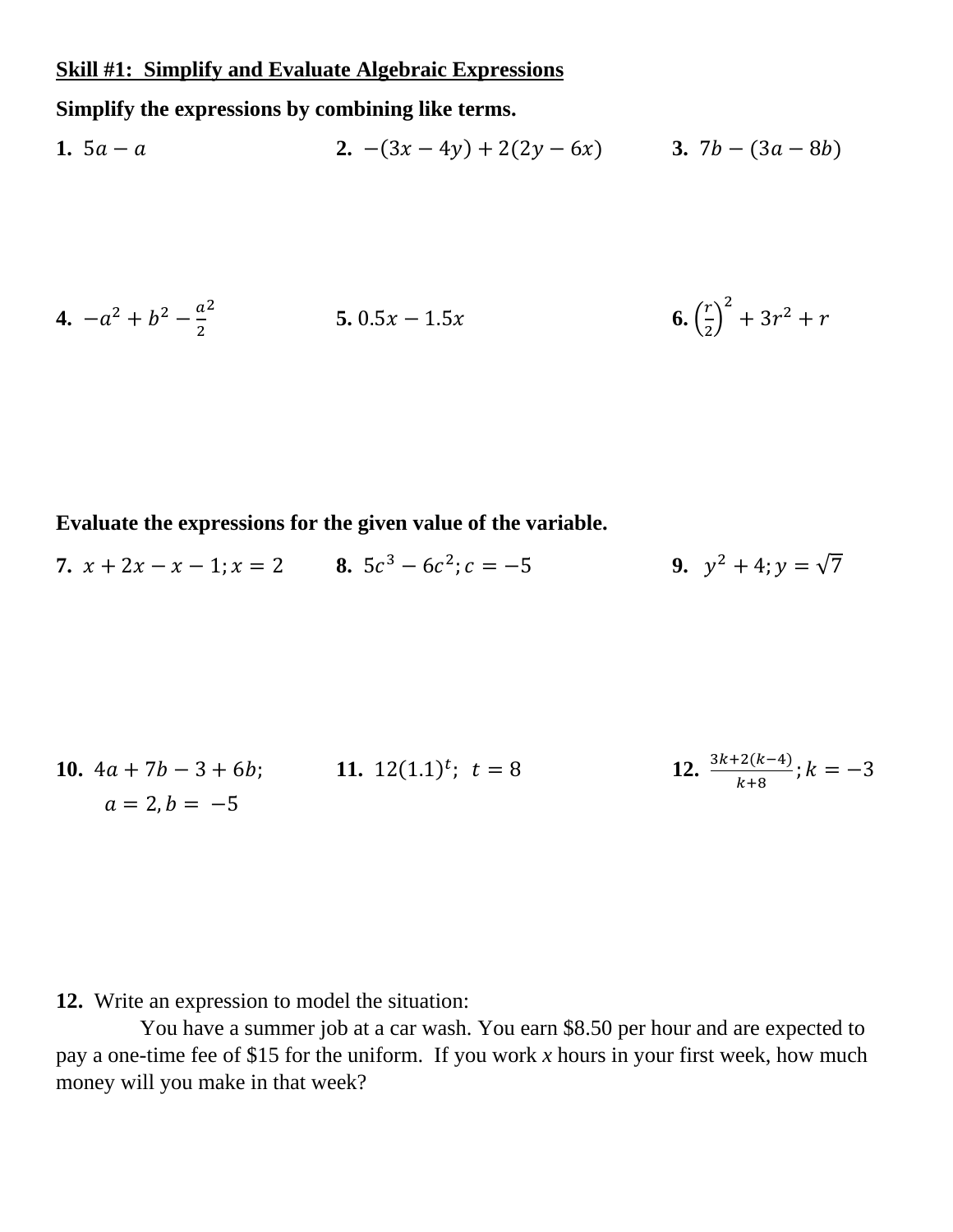#### **Skill #2: Solve Basic Equations**

**Solve each equation.**

**13.**  $5c - 9 = 8 - 2c$  **14.**  $5(2 - g) = 0$  **15.**  $6(n - 4) = 3n$ 

**16.** 
$$
x^2 = 16
$$
   
**17.**  $3x^2 - 5 = 22$    
**18.**  $\sqrt{x} + 3 = 8$ 

**19.** The first stage of a rocket burns for 28 seconds longer than the second stage. If the rocket's total burning time is 158 seconds, for how long does each stage burn?

**20.** The length of a rectangle is 3 cm greater than the width. The perimeter is 24 cm. What are the dimensions of the rectangle?

**Solve each formula for the indicated variable.**

21. 
$$
v = s^2 + \frac{1}{2}sh
$$
; for h  
22.  $C = \frac{5}{9}(F - 32)$ ; for F.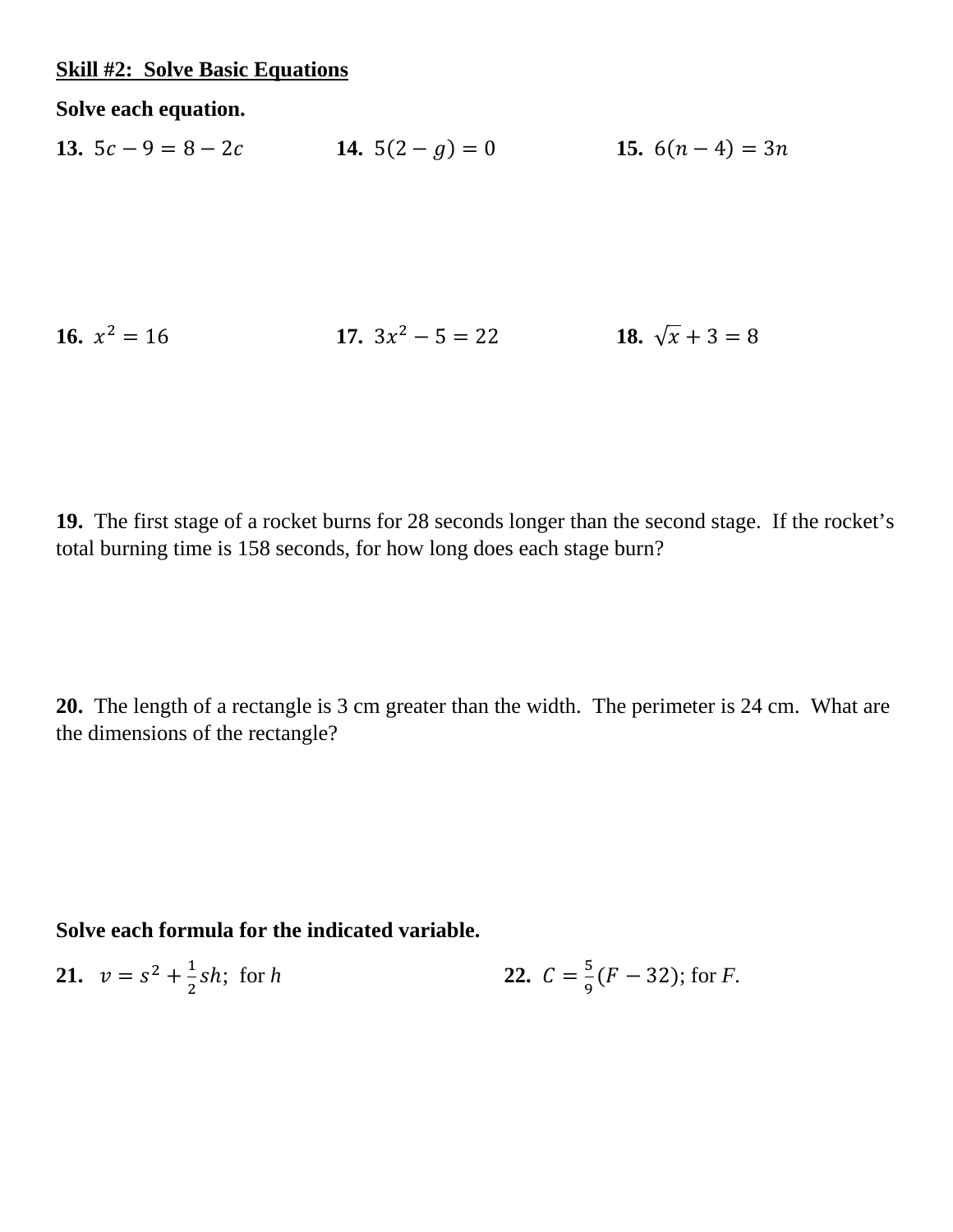#### **Skill #3: Solve Absolute Value Equations**

#### **Solve each equation. Check for extraneous solutions.**

**23.**  $|2x + 8| - 4 = 12$  **24.**  $|3x - 2| = 7$ 

**25.**  $|x-1| = 5x + 10$  **26.**  $|2x + 5| = 3x + 4$ 

#### **Skill #4: Relations and Functions**

#### **Determine if each relation is a function.**

**27.** {(2, 4), (3, 5), (2, 7), (1, 8)} **28**. {(1, 3), (2, 3), (3, 3)}



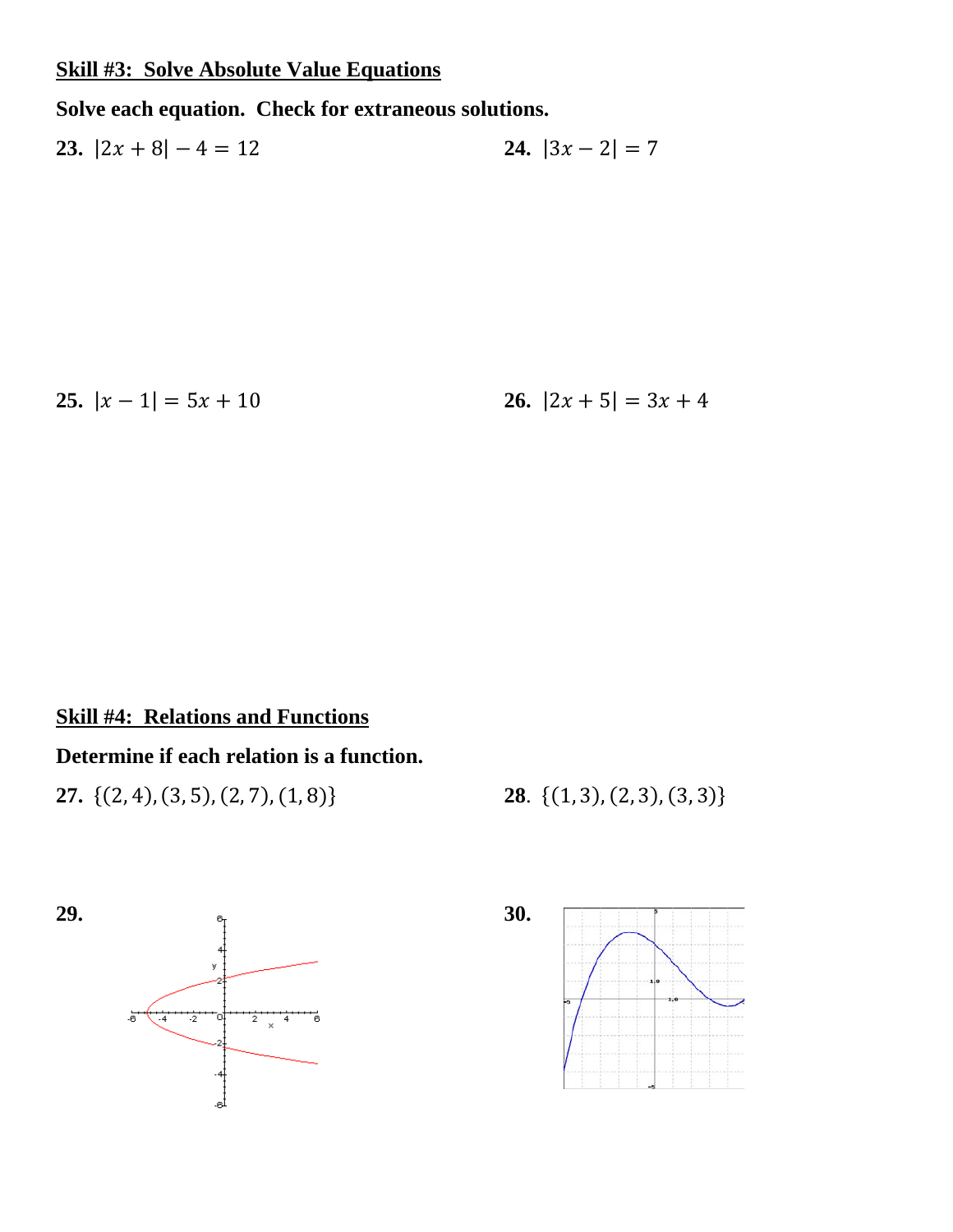#### **Skill #5: Function Notation**

#### **Find** *f(***-4) for each function.**

**31.** 
$$
f(x) = 2x^2 + 3x - 7
$$
   
**32.**  $f(x) = \frac{2}{x}$    
**33.**  $f(t) = t^3 - \frac{t}{2}$ 

#### **Solve for the missing variable.**

**34.** What value of *x* makes  $f(x) = 8$  if  $f(x) = 3x + 12$ ?

**35.** What value(s) of *t* make  $f(t) = 2$ , if  $f(t) = t^2 - 7$ .

#### **Evaluate the function.**

**36.** If  $f(x) = 2x + 3$ , what is the function for  $f(x + 2)$ ?

**37.** If  $f(x) = 2x + 3$ , what is the function for  $f(2x)$ ?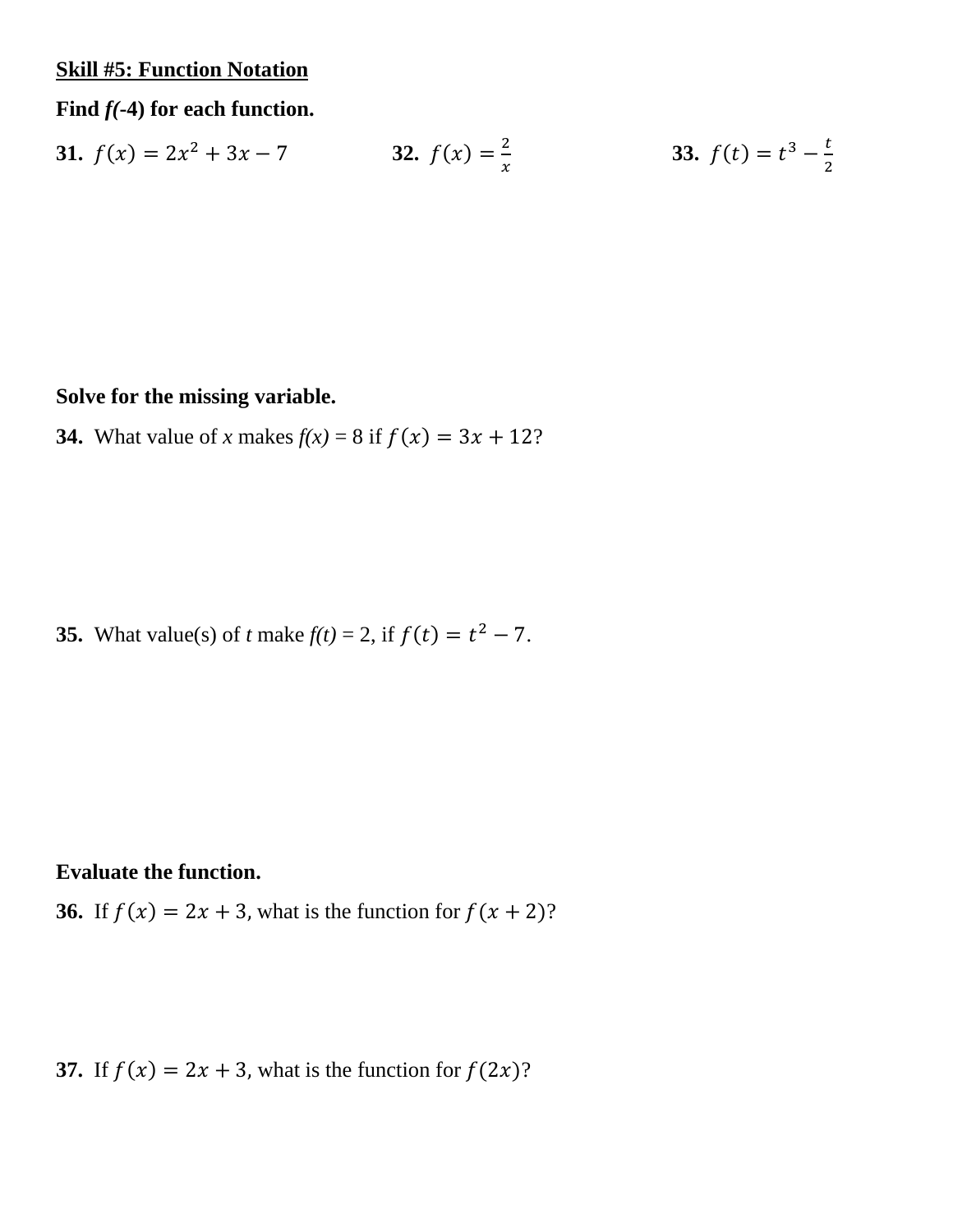#### **Skill #6: Domain and Range**

#### **Identify the domain and range of each relation.**



Range: \_\_\_\_\_\_\_\_\_\_\_\_\_ Range: \_\_\_\_\_\_\_\_\_\_\_\_\_

**40. 41.**  $\overline{8}$  $\overline{z}$  $6 -$ 5  $\overline{4}$ з Ÿ.  $\overline{1}$  $-5$   $-4$   $-3$   $-2$   $-1$  $\overline{2}$  $\frac{1}{3}$  4 5  $-2$  $-3$ ا ہے۔ Domain: \_\_\_\_\_\_\_\_\_\_\_\_ Domain: \_\_\_\_\_\_\_\_\_\_\_\_









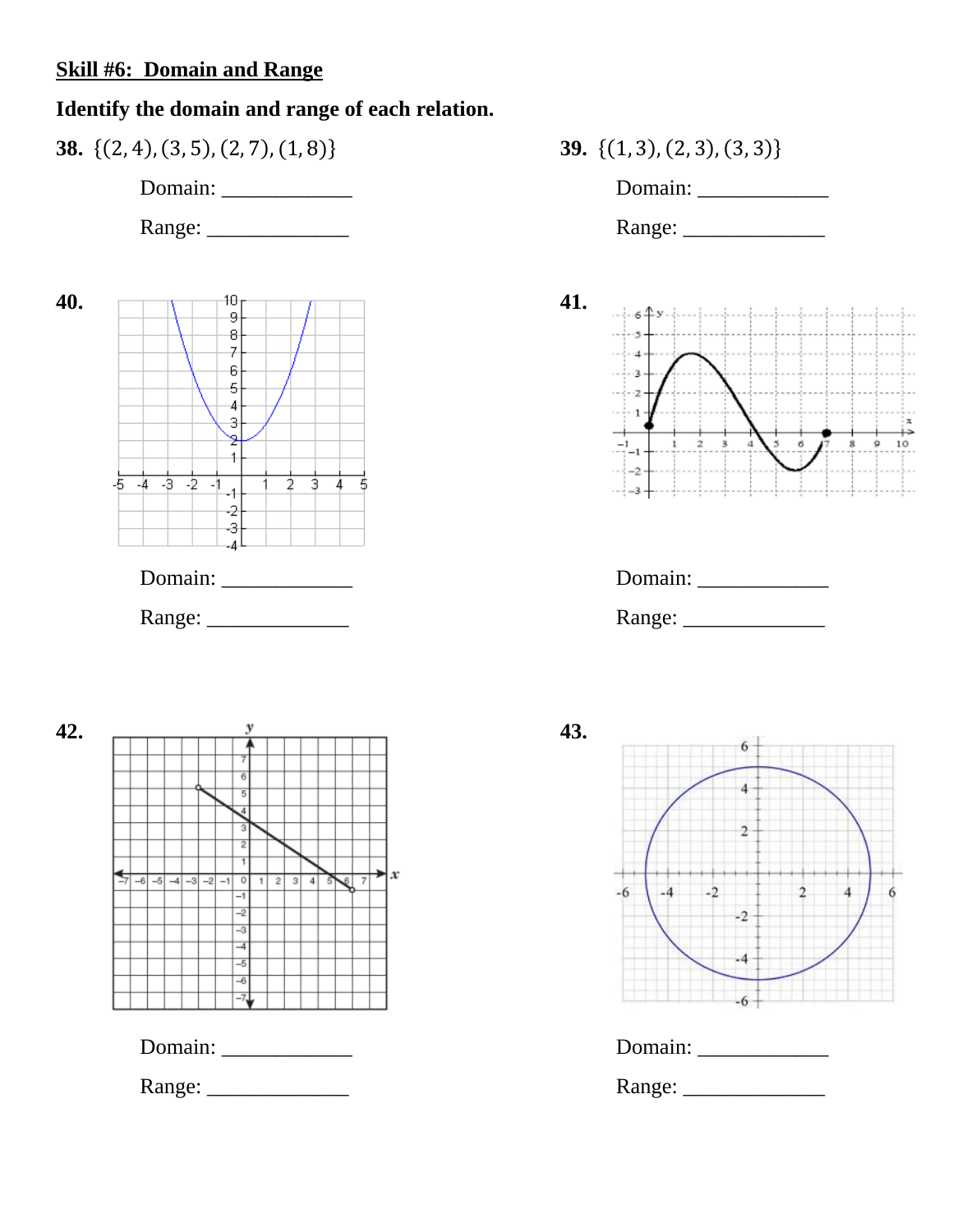#### **Skill #7: Linear Equations**

**44.** Identify the slope and the y-intercept of the following linear equations.

**a.** 
$$
y = \frac{1}{3}x + 9
$$
  
**b.**  $y = -2x$   
**c.**  $2x - 4y = 12$   
**d.**  $3x + 4y = 18$ 

**45.** Find the equation in slope-intercept form of a line with a slope of -2 and a y-intercept of -9.

**46.** Find the equation of a line in slope-intercept form that has a slope of 4 and passes through (3, 8).

**47.** Find the equation of a line in slope-intercept form that passes through (2, 5) and (-2, 3).

**48.** Convert the equation into standard form:  $y = \frac{1}{3}x + 7$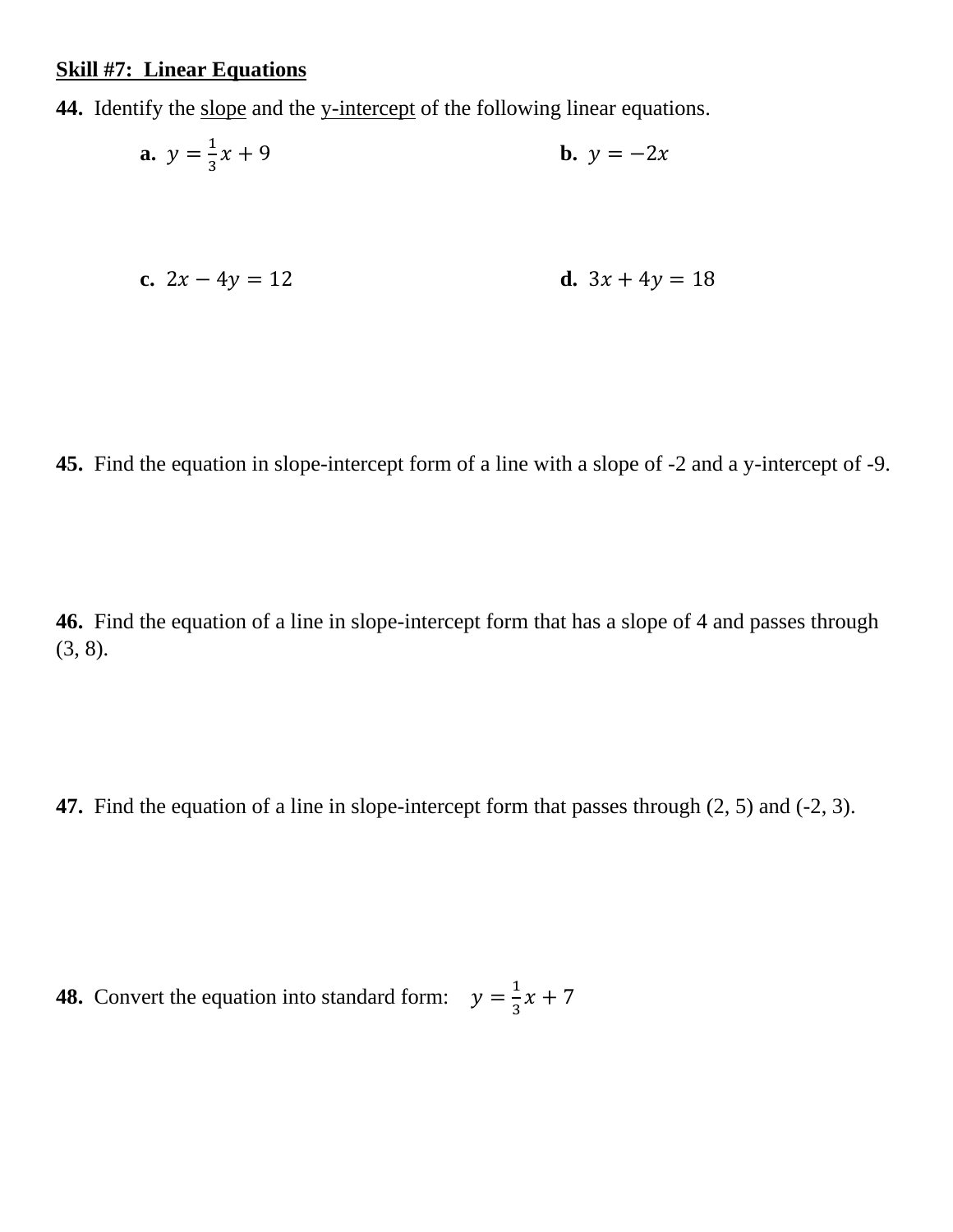# **Skill #8: Graphing Linear Functions**

**Graph the following linear functions on the coordinate plane.**

**49.** 
$$
f(x) = 3x + 2
$$
   
**50.**  $f(x) = -\frac{2}{5}$ 

**50.** 
$$
f(x) = -\frac{2}{5}x - 1
$$



**51.**  $3x + 4y = 12$  **52.**  $2x - 5y = 15$ 





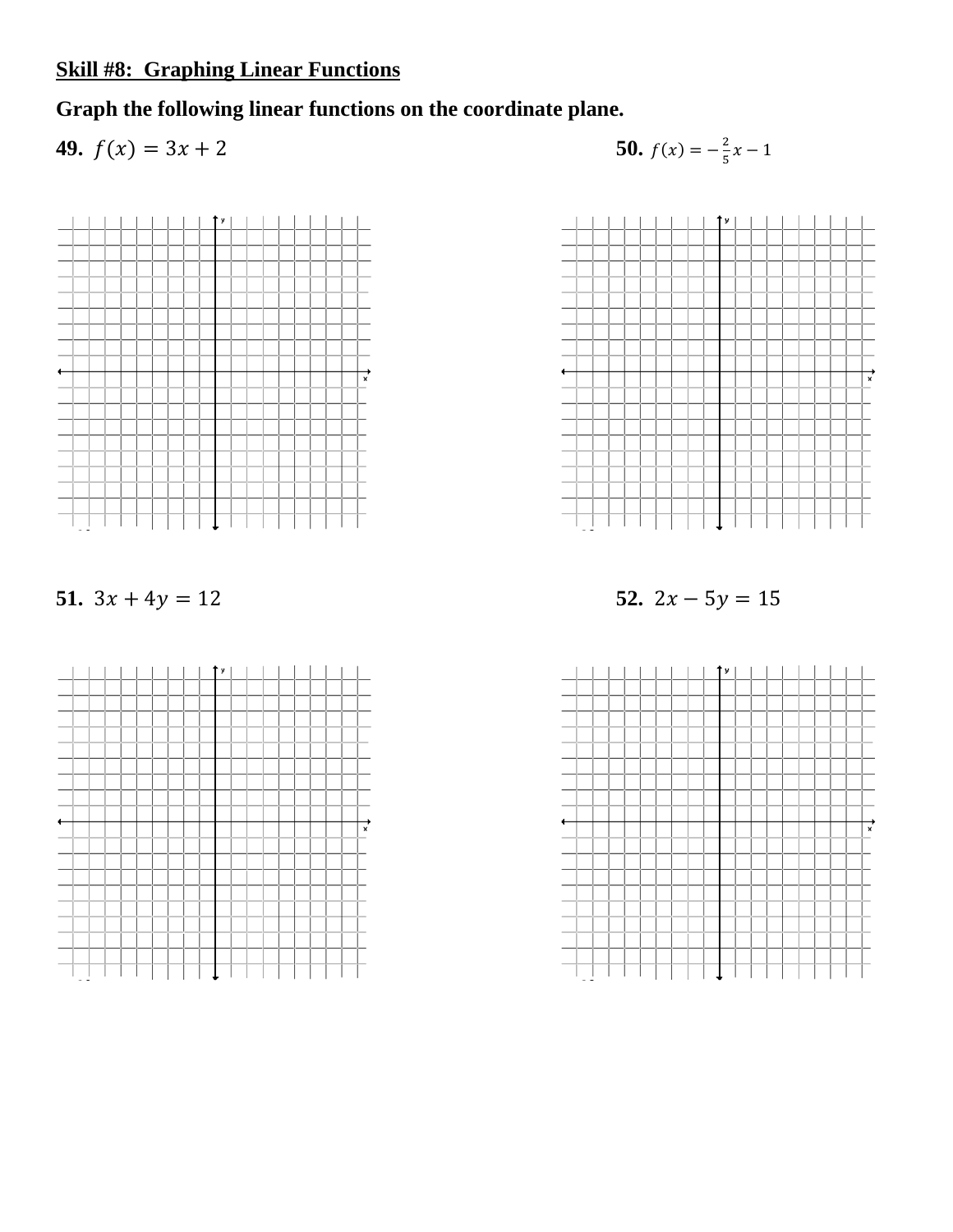#### **Skill #9: Solving Systems of 2 Equations**

**Solve the systems by substitution. Write your answer as a coordinate pair(s), if it exists.**

53. 
$$
\begin{cases} y = 6x - 11 \\ -2x - 3y = -7 \end{cases}
$$
54. 
$$
\begin{cases} y = 4x - 9 \\ y = x - 3 \end{cases}
$$
55. 
$$
\begin{cases} y = -2x + 6 \\ 2x + y = -7 \end{cases}
$$

**Solve the systems by elimination. Write your answer as a coordinate pair, if it exists.**

**56.**  $\begin{cases} 6x - 12y = 24 \\ -x - 6y = 4 \end{cases}$  **57.**  $\begin{cases} 3x - 4y = 2 \\ -6x + 8y = -1 \end{cases}$  $3x - 4y = 2$ <br>  $-6x + 8y = -4$ <br>
58.  $\begin{cases} -11x - 4y = 36 \\ -10x - 10y = 20 \end{cases}$ 

**Solve the systems by graphing. Write your answer as a coordinate pair, if it exists.**

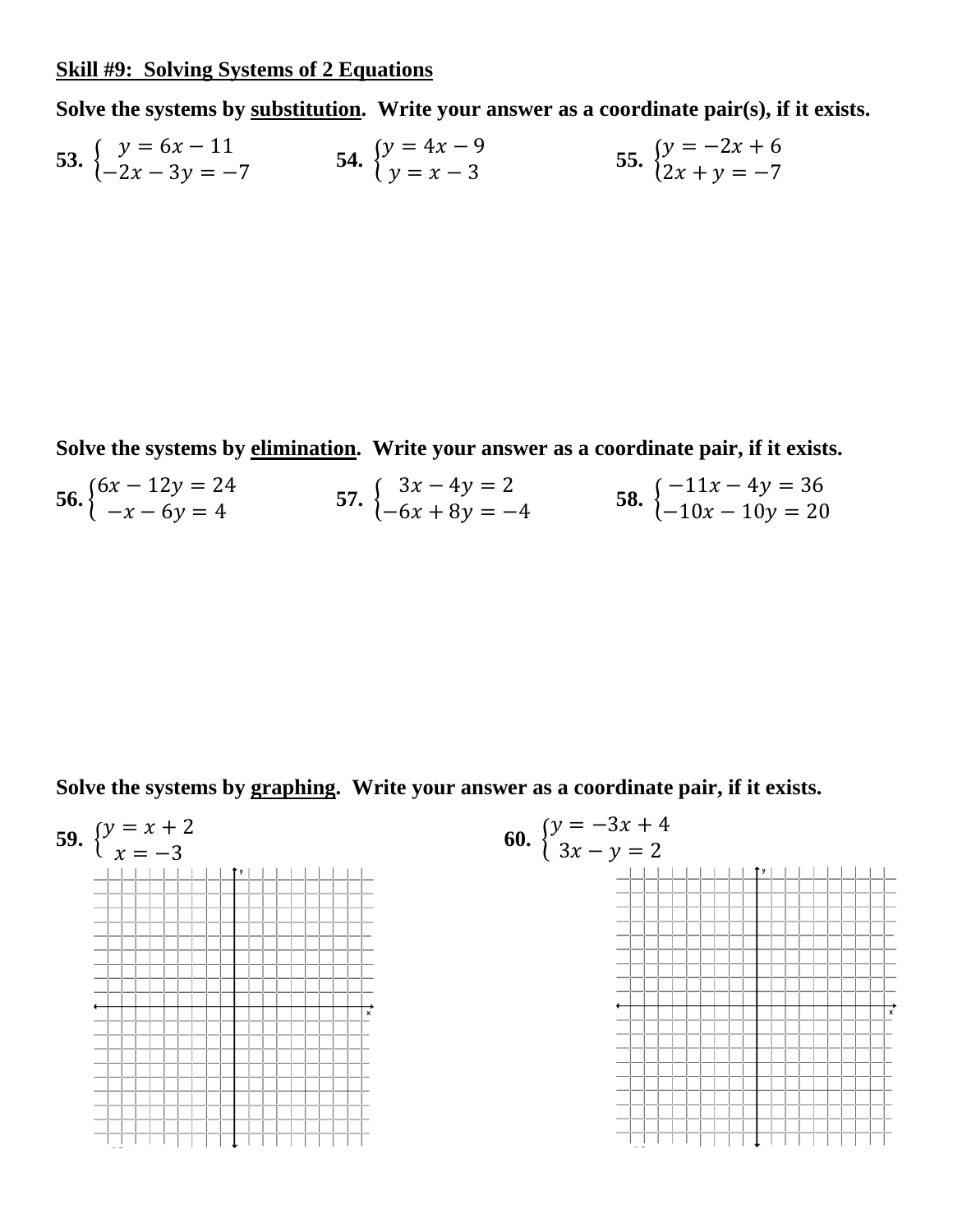**Solve each inequality. Then, graph it on the number line. Label the number line for each problem.**







### **Skill #11: Simplify and Factor Polynomial Expressions**

**Simplify the expressions by multiplying and combining like terms.**

**65.** 
$$
(2x + 7)(3x - 5)
$$
   
**66.**  $2x^2(x^3 + 5x^2 - 6)$ 

**67.** 
$$
(3x-1)(x^2+4x-2)
$$
 **68.**  $(x^2-3x+4)(x^2+x-5)$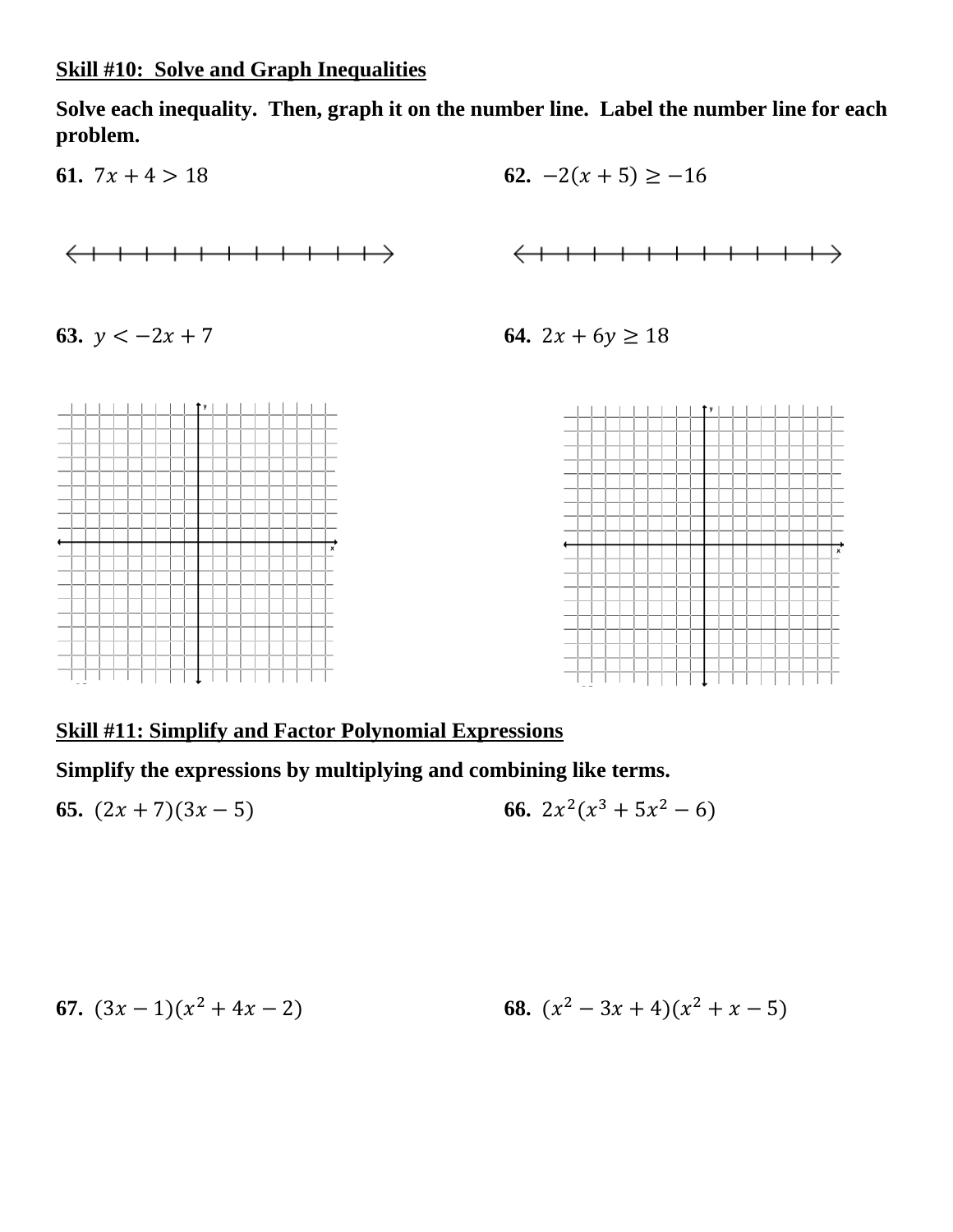#### **Factor the given expressions using the method described.**

**69.** Factor out the greatest common factor:

**a.** 
$$
10x^2y^2 + 15xy^3 - 5xy^2
$$
 **b.**  $-6rs - 12r^2s + 9rt$ 

**70.** Factor by difference of squares. If the expression is not factorable, write "N.F."

**a.**  $x^2 - 81$  **b.**  $4t^2 - 25$  **c.**  $z^2 + 36$  **d.**  $x^4 - 49$ 

- **71.** Factor the trinomial into two binomials. If the expression is not factorable, write "N.F."
	- **a.**  $x^2 + x 12$  **b.**  $x^2 + 13x + 40$  **c.**  $x^2 17x + 72$

**d.** 
$$
2x^2 - 6x - 8
$$
   
**e.**  $2x^2 - 9x - 18$    
**f.**  $12x^2 + 11x - 5$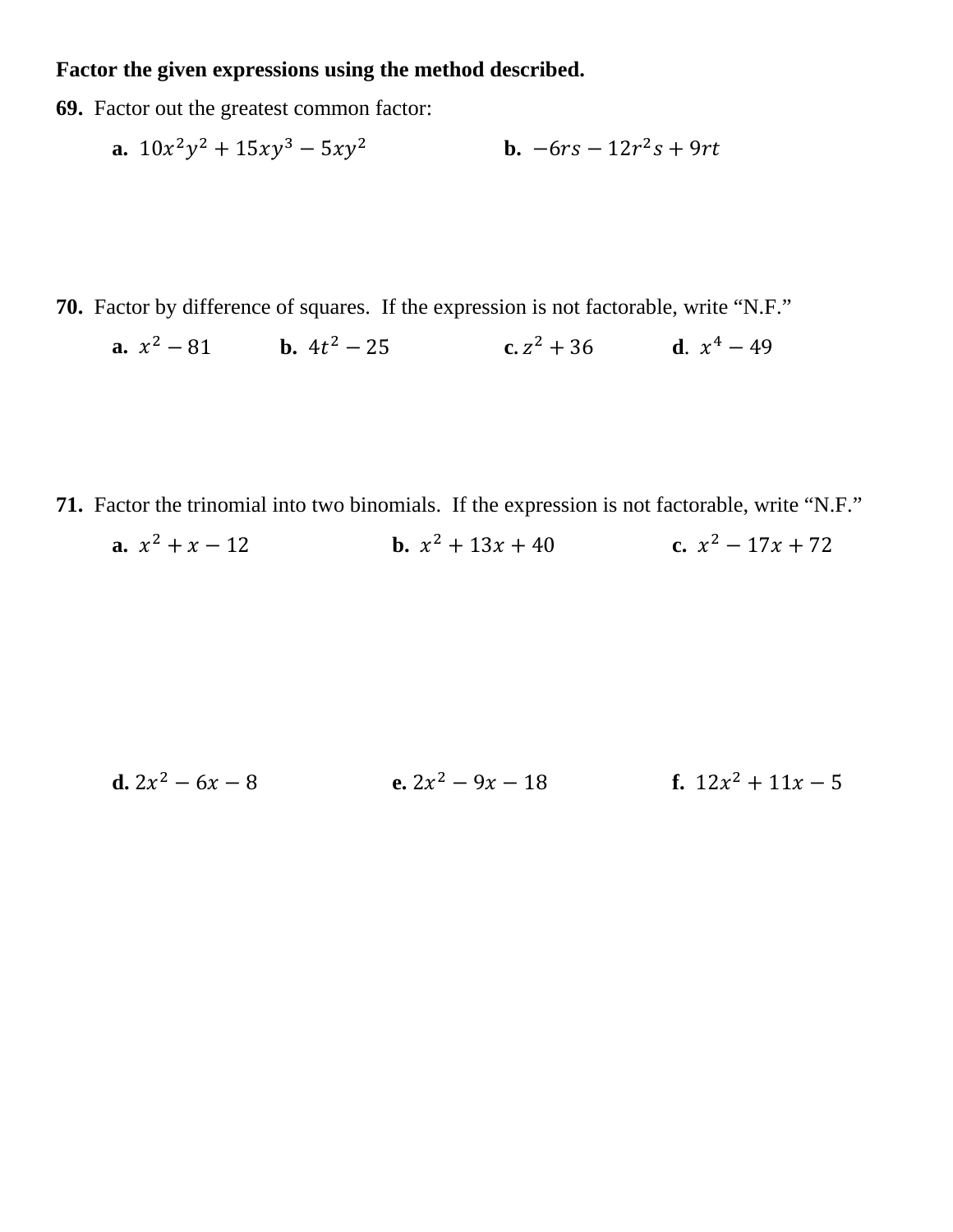# **Skill #12: Simplifying Radical Expressions**

# **Simplify:**

| 72. $2\sqrt{3} + 5\sqrt{3}$ |  | 73. $2\sqrt{5} \times 3\sqrt{5}$ | 74. $3\sqrt{3} \times 4\sqrt{5}$ |
|-----------------------------|--|----------------------------------|----------------------------------|
|                             |  |                                  |                                  |

# **Simplify the radicals:**

**75.** √25 **76.** √200 **77.** √96

**78.**  $\sqrt{216}$  **79.**  $\sqrt{80x^2}$  **80.**  $\sqrt{125x^3}$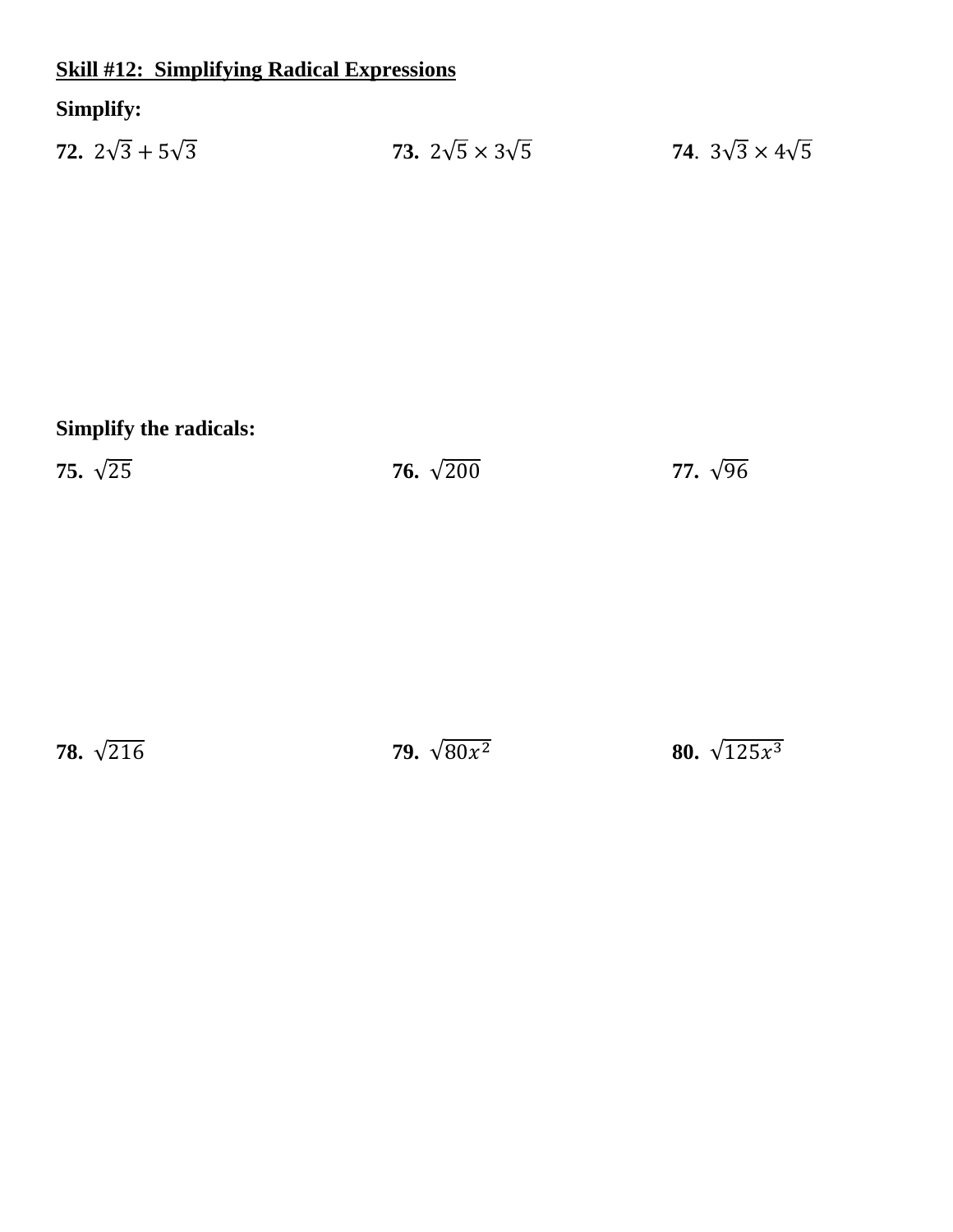#### **Skill #13: Word Problems**

**81.** Phil and Matt made cookies for a fundraiser at their school. Phil made 25% more cookies than Matt. The cookies sold for \$0.25 each. After the sale, 20% of the combined total cookies remained.

a. Create an equation to represent the total amount of money Matt and Phil will earn at the fundraiser based on the number of cookies Matt baked. Explain how you determined your equation.

b. Phil and Matt made a total of \$72.00 at the fundraiser. How many cookies did Phil make, and how many did Matt make? Show your work.

c. Next month, Matt and Phil plan to bake the same number of cookies again, but want to sell them for \$0.50 each. They estimate they will only sell 70% of the cookies because of the price increase. Based on their prediction, should they increase the price? Justify your answer.